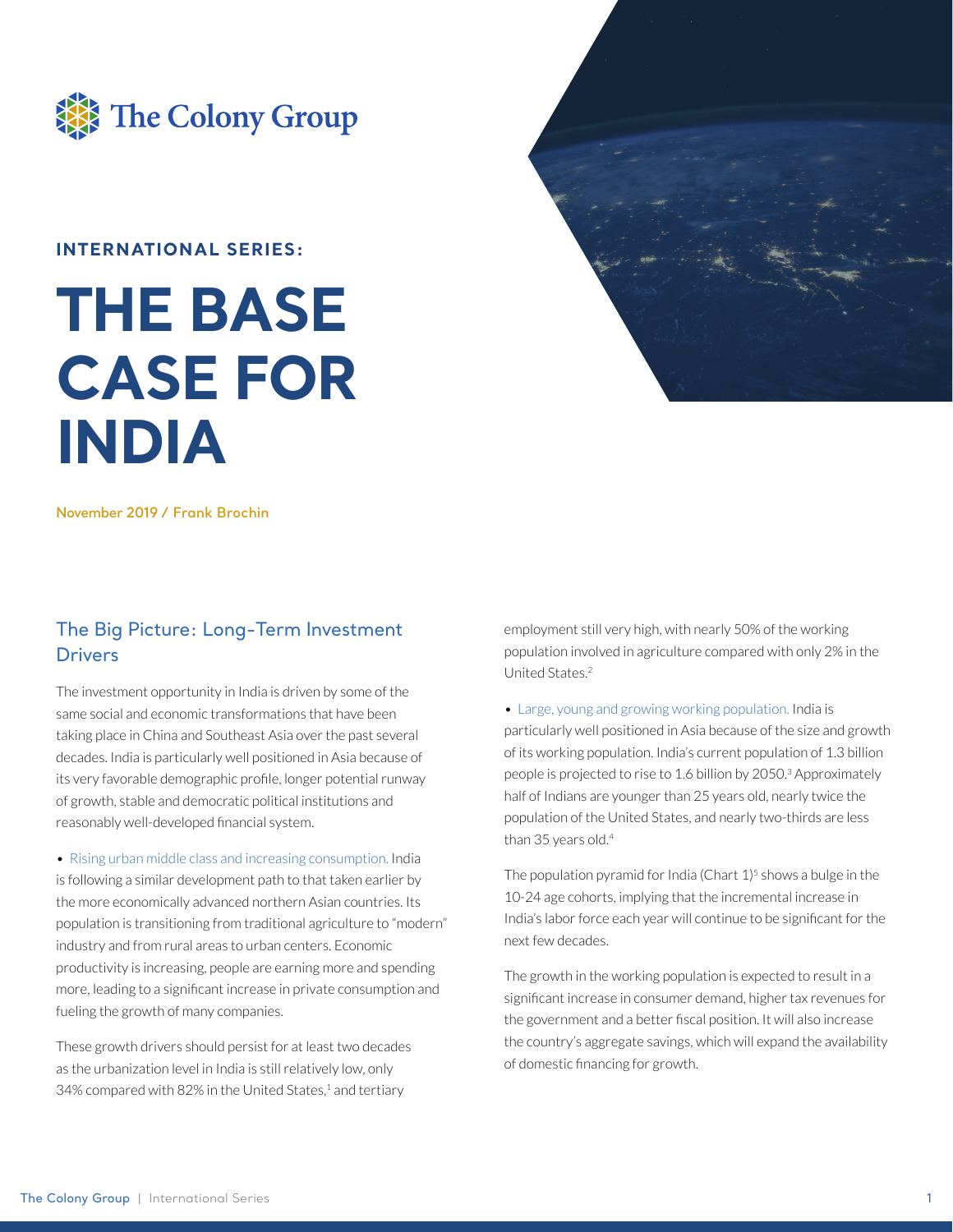## **The Colony Group**



Chart 1: Indian Population Age Structure<sup>5</sup>

In India, household expansion is actually higher than population growth, as social practices are evolving and multi-generation families are no longer living under the same roof. Thus, while the population is currently growing at 1.1% annually,<sup>6</sup> the "nuclearization" of families is driving household expansion in urban areas by around 4% per year,7 an important driver of incremental demand for a variety of goods and services and a significant factor of economic growth.

• Low age-dependency ratio. Even more importantly, for the next few decades, India will benefit from a significant demographic dividend because of its low age-dependency ratio (a lower value implies a more productive population). The ratio of total dependent population to total working age population is expected to decline until 2025, after which it will remain low and stable until at least 2040 (Chart 2).8

In the past, this same shift in population structure initially drove higher economic growth in other countries such as Japan (starting in 1964), Korea (starting in 1987) and China (starting in 1994).9

• Long runway of growth. While the country is modernizing rapidly, it is still in the early stages of its development and its social and economic transformation has a long way to run. With approximately \$2,000 of GDP/capita, compared with \$2,600 in Vietnam, \$3,100 in the Philippines, \$3,900 in Indonesia, \$7,300 in Thailand and \$9,800 in China,<sup>10</sup> the country has the potential to enjoy a long period of growth.

At a real annual GDP growth rate of 7% and a nominal annual growth rate of  $10-11\%,$ <sup>11</sup> India's \$2.9 trillion<sup>12</sup> economy could double in the next seven years. The economic opportunity is indeed substantial.





• Democratic political system and developed financial system. For Western investors, India offers a reassuringly familiar democratic political system. It also boasts a reasonably sophisticated financial system, which is modeled on, and functions like, those in the West. Not only is India the oldest democracy in Asia, it also has the oldest stock market, the Bombay Stock Exchange, which has been operating since 1875 and is not subject to the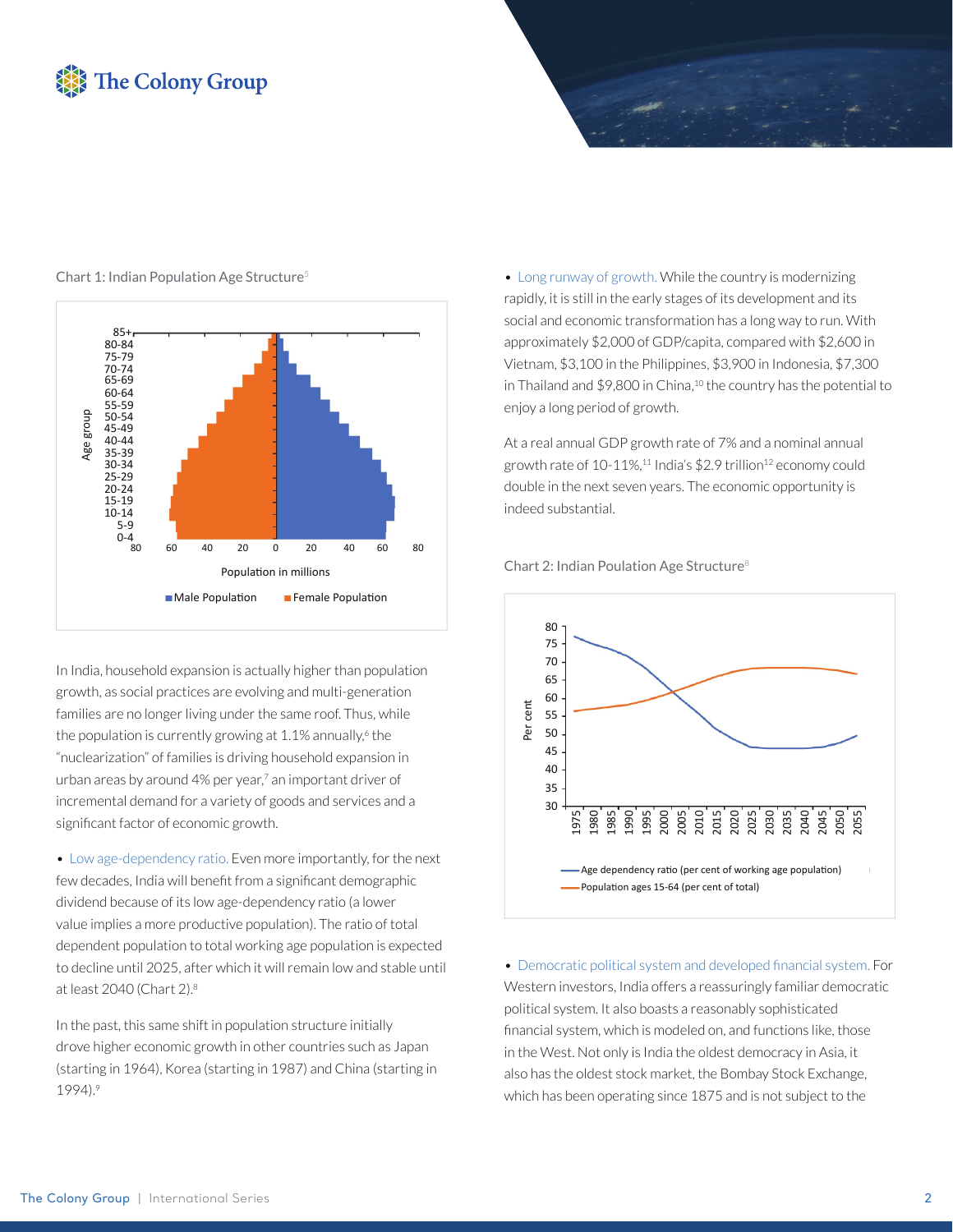# The Colony Group

kind of government intervention that can affect investors in other emerging countries.

While Indian state-owned banks deserve their reputation for inefficiency, the private banking sector is performing well and growing. Market considerations rather than political affiliations drive the allocation of credit from private banks to the economy.

### Why Hasn't the Investment Thesis Worked Better So Far?

These long-term growth drivers have been in place for many years. Yet, stock market returns for the local Indian indices have often been disappointing from the perspective of U.S. investors. In the past decade, on an annualized basis, Indian large caps have only delivered 4.0% per year and small-cap stocks a bare 3.6%,<sup>13</sup> while the S&P 500 has delivered 13.2% annual returns.

This mediocre performance does not negate the long-term investment thesis. In India, investors adopting a passive allocation to the country's stock market indices can end up disappointed as there is a mismatch between the index components and the publicly-listed companies driving economic growth. In addition, several other factors have had a negative impact on the Indian economy and the performance of Indian stocks for U.S. investors:

(i) The Indian rupee has declined by 32% against the U.S. dollar over the past 10 years, representing an annual 3.8% impact on U.S. dollar returns. We note that India's macro parameters are improving in a way that should be more supportive of the currency in coming years.

(ii) Many reforms introduced by the government in recent years will have a positive impact in the long-term, but they were fairly disruptive in the short-term. In particular, the so-called demonetization will speed up the formalization of the economy and increase tax compliance, but it had a negative impact on small businesses after it was introduced in 2016. In a similar

way, new environmental regulations for the auto industry have significantly slowed down car sales in the past year, even if they will yield a positive long-term benefit for India.

(iii) Recent reforms had a deflationary impact on the economy, but the Reserve Bank of India kept interest rates relatively high. Despite several rate cuts, India has had a tight monetary policy in the past several years and currently has one of the highest real interest rates in Asia.14

(iv) The default of a highly-rated non-bank financial company in 2018 resulted in a liquidity squeeze for the whole sector and has led to a severe decline in the availability of credit to consumers, the self-employed as well as small- and mediumsized enterprises. Non-bank financial companies helped fund 55-60% of commercial vehicle sales, 30% of passenger cars, and nearly 65% of two-wheelers in India in recent years,<sup>15</sup> and the sharp reduction in lending has had a meaningful, but we believe temporary, impact on growth in the past four quarters.

We believe that India is facing a cyclical and short-term downturn, and that the long-term investment thesis remains intact and compelling. While the economy only grew at 5% in the second quarter of 2019, down from 8% a year before, there are a number of catalysts in place that put India at an inflection point. We discuss these below.

## Why Now? Short-Term Investment **Catalysts**

India has recently embarked on a series of deep reforms and initiatives that will have a significant long-term impact on business and society. In the short-term, we believe they will also lead to an acceleration of investment opportunities.

• Aadhaar*.* The government has now enrolled more than 1.2 billion Indians in Aadhaar, a biometric digital identity program created to provide all residents of India with a high-assurance, unique, digitally verifiable means to prove who they are. Before then, most Indians relied on rudimentary physical documents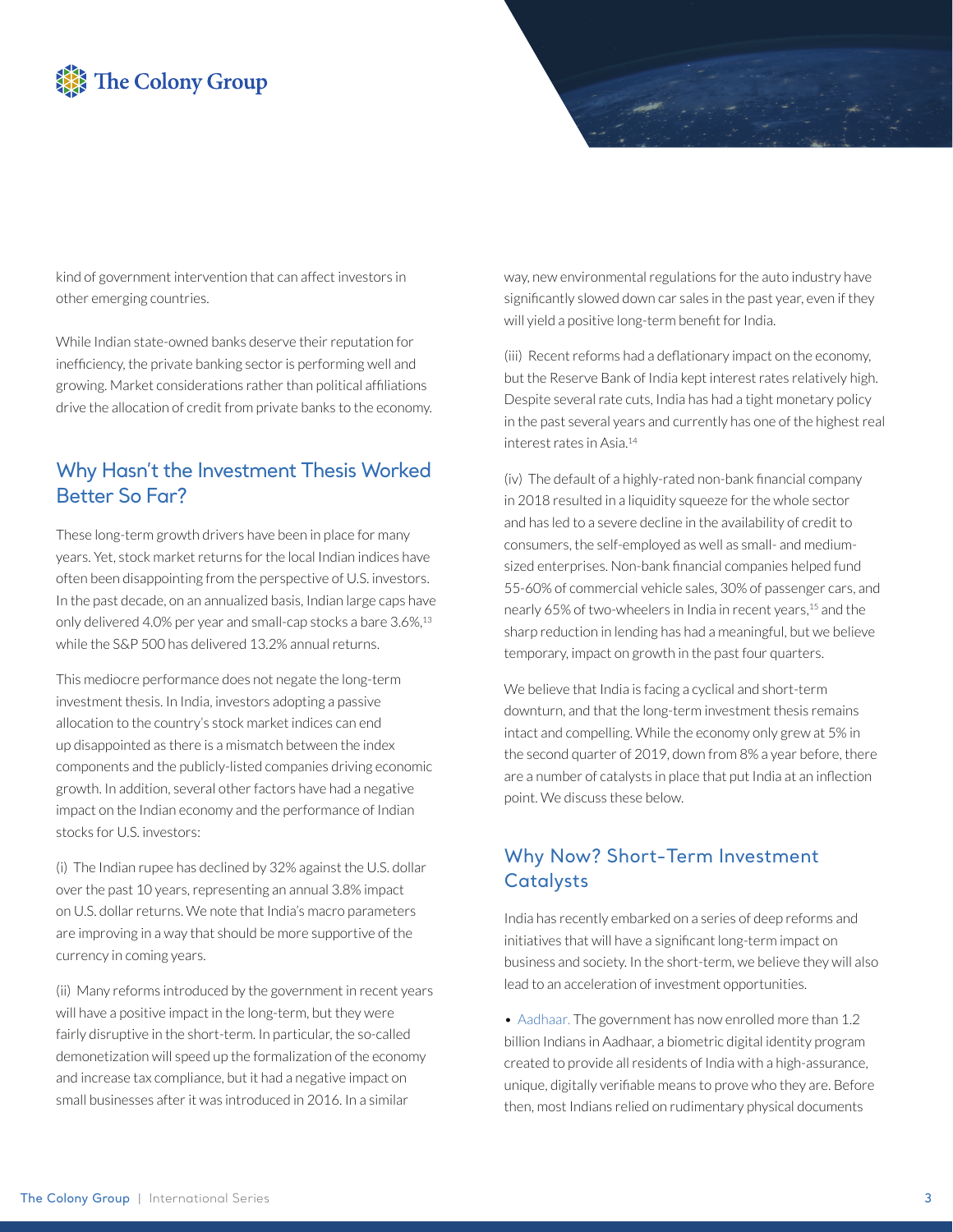## The Colony Group

as their primary source of identification, such as the "ration card" issued for food subsidies, and there was often no way to authenticate and verify the identity of ration card holders in real time.

Within a decade of its introduction, Aadhaar has become the largest single digital ID program in the world and a powerful catalyst for the broad adoption of digital services in India.16 For example, a suite of applications is linked to Aadhaar, such as the Unified Payments Interface platform, which integrates other payment platforms in a single mobile app that enables quick, easy and inexpensive payments among individuals, businesses and government agencies.

• Efficient subsidies and financial inclusion. Aadhaar has also fundamentally altered the distribution of services and subsidies to the population. An important benefit has been the potential to reduce loss, fraud and theft in government programs by enabling the direct transfer of subsidies to bank accounts. It is estimated that more than 80% of public benefit disbursement accounts are now linked to Aadhaar.17

In parallel, the government has also launched a mass financialinclusion initiative, with several hundred million people opening Aadhaar-authenticated bank accounts linked to mobile phones, resulting in more than 80% of adult Indians having at least one digital financial account.<sup>18</sup>

• Business Reforms. While Westerners tend to think of India as a single country, it was until recently a patchwork of states for trade and tax purposes. The introduction of the Goods and Services Tax (GST) has transformed it into a unified economic entity. Over time, this program should facilitate trade, improve logistics, increase tax compliance and help generate more government revenue.19

Tax reform is clearly a key priority to make India attractive for business, as demonstrated by the recent government decision to simplify business taxes and reduce the headline rate of corporate tax from 30% to 22% (and as low as 15% for newly-incorporated manufacturers). India is keen to appear friendly rather than hostile to capital, and eager to attract foreign investors.

In a similar vein, the government recently introduced a new Insolvency and Bankruptcy Code to eliminate the interminable judicial procedures that used to accompany bankruptcies, and hampered credit allocation. The new regime favors banks and secured lenders over borrowers and puts the emphasis on the speed of bankruptcy resolution.

It is a fact that these business reforms have only been recently introduced and are not yet operating smoothly. However, they represent a clear path towards improvement of the business environment in India.

• Inflation. Over the past several years, the macro environment for India has improved on several fronts. In particular, The Reserve Bank of India is now directly targeting inflation. In that respect, consumer price inflation has declined from 10.5% in 2013 to a recent 3.5%.

• Corruption*.* India is cleaning up. Over the past couple of years, fighting corruption has been one of the government's priorities. Many legal cases were filed against allegedly corrupt public servants and industrialists, several of whom, including former senior officials and politicians, are now in jail. The government has made it clear that corruption will not be tolerated.

• Privatizations. The government is now planning to privatize several large state-owned companies in a broad range of industries. This could improve capital allocation, productivity and competition. It could also generate significant revenue for the State, which could then be re-invested to finance growth. This has been a contentious program that has not succeeded in the past but could represent a significant boost for India if it is implemented successfully in the coming years.

Overall, while the impact of these initiatives is still to be realized in full, it is clear that India is accelerating its transformation. The world has noticed: in the last five years, India has climbed from the 142nd to the 63rd place in the World Bank's Ease of Doing Business report.<sup>20</sup> In the long run, ease of doing business directly correlates with higher foreign direct investment and higher GDP per capita.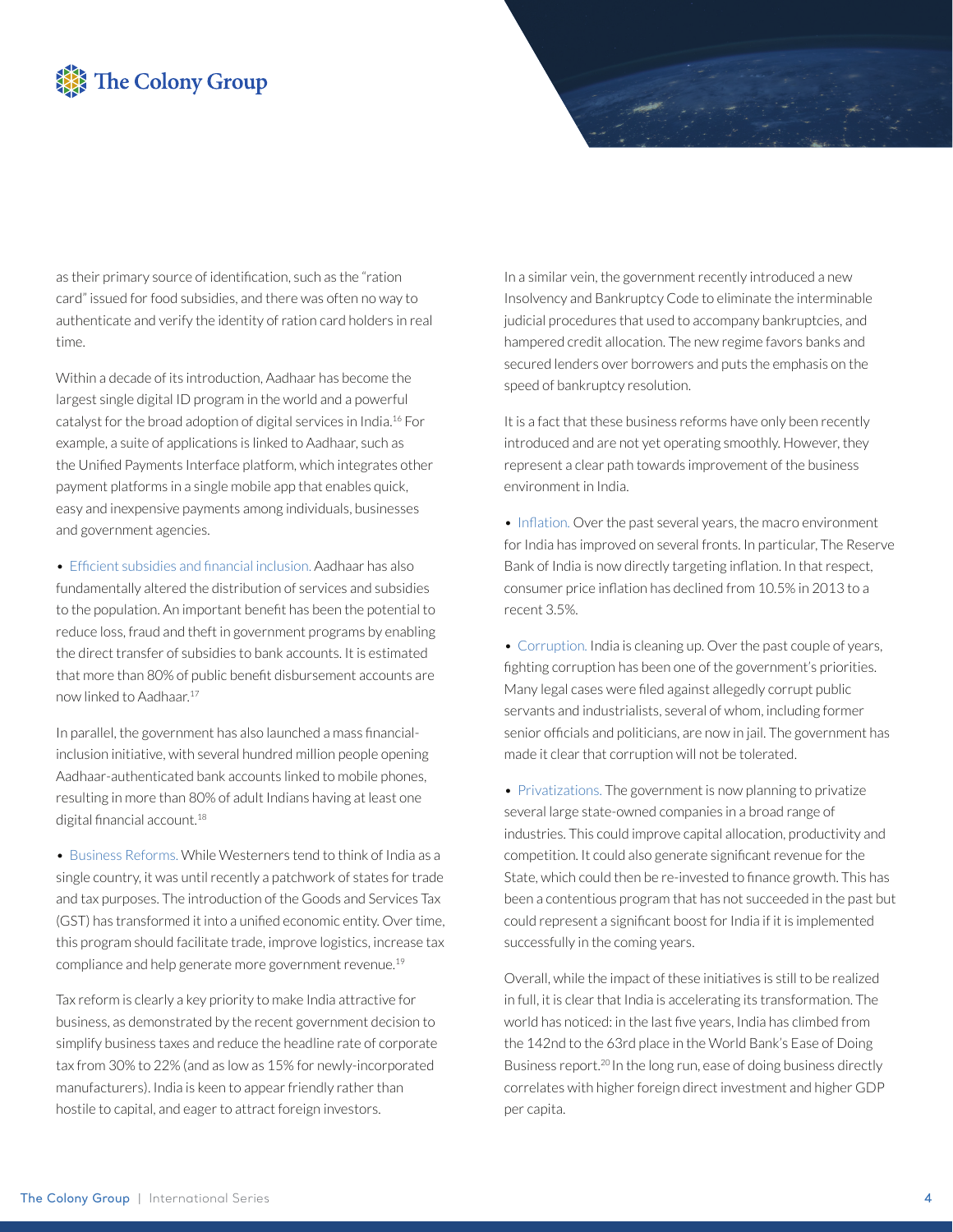



#### Conclusion

From a long-term perspective, we believe that India's ongoing socio-economic transformation and attractive demographic profile will create a large pool of investment opportunities within the growing universe of Indian companies providing goods and services to the rising urban middle class.

Recent business reforms and nationwide initiatives should provide important investment catalysts. Skillful stock pickers with experience on the ground have an opportunity to generate attractive long-term returns from Indian equities.